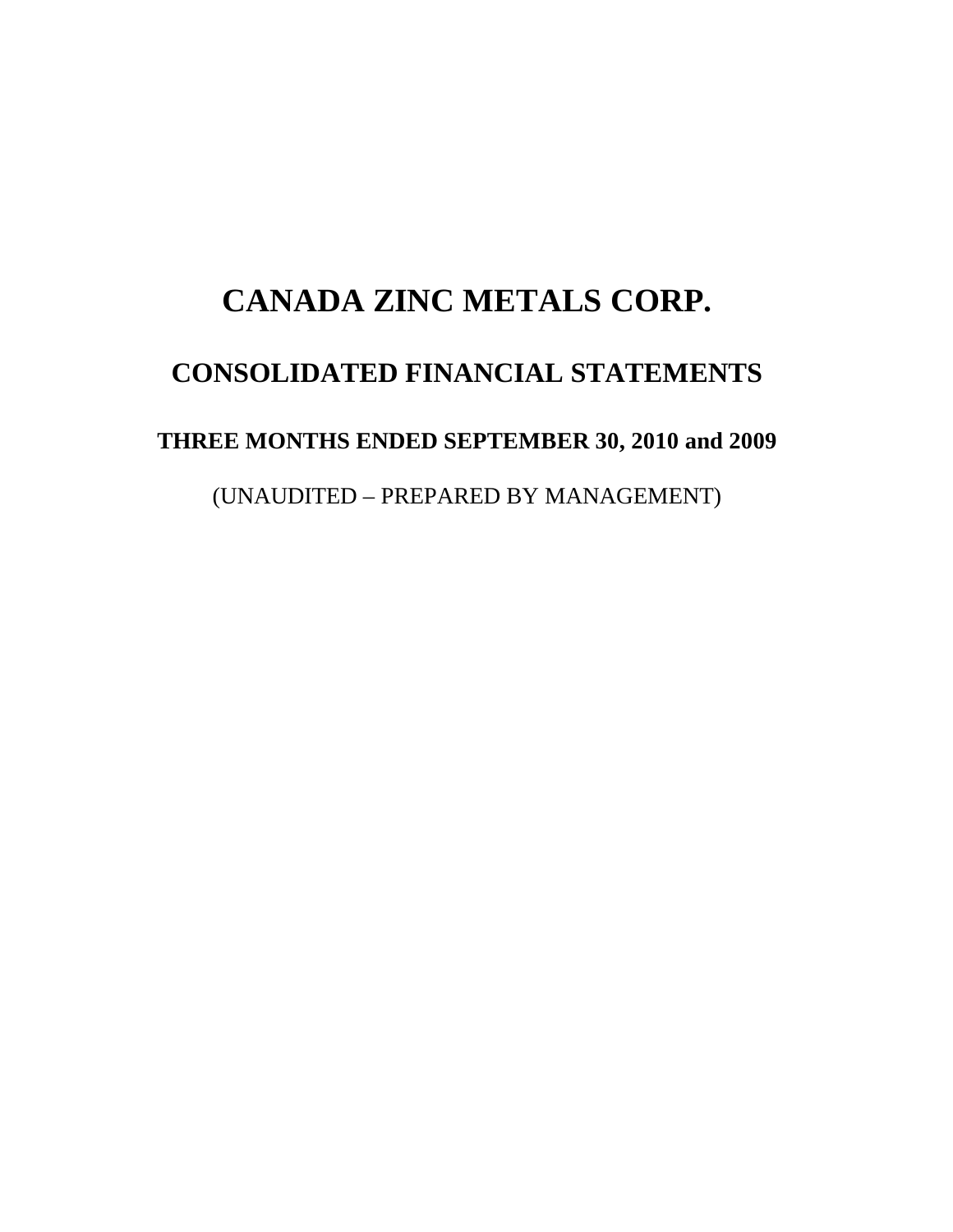#### NOTICE OF NO AUDITOR REVIEW OF INTERIM CONSOLIDATED FINANCIAL STATEMENTS

Under National Instrument 51-102, Part 4, subsection 4.3(3)(a), if an auditor has not performed a review of the interim consolidated financial statements, they must be accompanied by a notice indicating that the interim consolidated financial statements have not been reviewed by an auditor.

The accompanying unaudited interim consolidated financial statements of the Company have been prepared by management and approved by the Audit Committee and Board of Directors of the Company.

The Company's independent auditors have not performed a review of these interim consolidated financial statements in accordance with the standards established by the Canadian Institute of Chartered Accountants for a review of interim consolidated financial statements by an entity's auditors.

November 24, 2010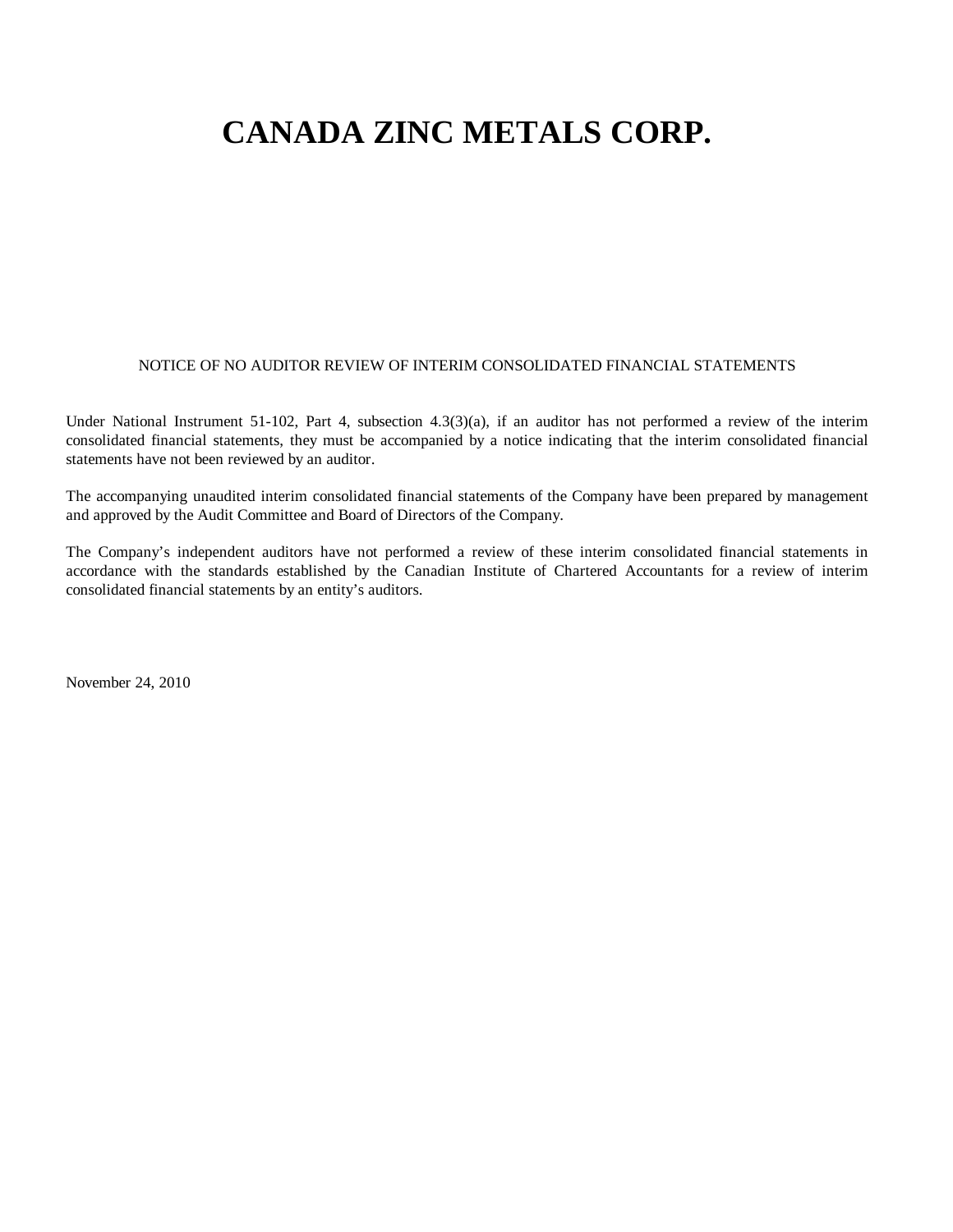#### CONSOLIDATED BALANCE SHEETS

AS AT SEPTEMBER 30, 2010 AND JUNE 30, 2010

|                                                                                                           | September 30, 2010 |              |    | June 30, 2010 |
|-----------------------------------------------------------------------------------------------------------|--------------------|--------------|----|---------------|
|                                                                                                           |                    | (unaudited)  |    | (audited)     |
| <b>ASSETS</b>                                                                                             |                    |              |    |               |
| <b>Current</b>                                                                                            |                    |              |    |               |
| Cash and cash equivalents                                                                                 | \$                 | 5,440,874    | \$ | 9,281,997     |
| Receivables                                                                                               |                    | 373,535      |    | 67,972        |
| METC recoverable (Note 3)                                                                                 |                    |              |    | 921,063       |
| Prepaid expenses                                                                                          |                    | 113,000      |    | 373,081       |
| Marketable securities (Note 2)                                                                            |                    | 356,250      |    | 450,000       |
|                                                                                                           |                    | 6,283,659    |    | 11,094,113    |
| <b>Other assets</b>                                                                                       |                    | 89,000       |    | 89,000        |
| <b>Equipment and leasehold improvements</b>                                                               |                    | 4,447        |    | 3,973         |
| Long-term prepaid expenses and deposits                                                                   |                    | 192,145      |    | 75,000        |
| <b>Resource properties (Note 3)</b>                                                                       |                    | 55,974,088   |    | 52,179,664    |
|                                                                                                           | \$                 | 62,543,339   | \$ | 63,441,750    |
| <b>LIABILITIES AND SHAREHOLDERS' EQUITY</b><br><b>Current</b><br>Accounts payable and accrued liabilities | \$                 | 1,043,898    | \$ | 1,295,366     |
| Due to related parties (Note 6)                                                                           |                    |              |    | 61,532        |
|                                                                                                           |                    | 1,043,898    |    | 1,356,898     |
| <b>Future income taxes</b>                                                                                |                    | 7,040,397    |    | 7,040,397     |
| <b>Shareholders' equity</b>                                                                               |                    |              |    |               |
| Capital stock (Note 4)                                                                                    |                    | 72,031,731   |    | 72,370,651    |
| Contributed surplus (Note 4)                                                                              |                    | 8,406,446    |    | 8,226,203     |
| Deficit                                                                                                   |                    | (25,960,383) |    | (25,627,399)  |
| Accumulated other comprehensive income (loss) (Note 2)                                                    |                    | (18,750)     |    | 75,000        |
|                                                                                                           |                    | 54,459,044   |    | 55,044,455    |
|                                                                                                           | \$                 | 62,543,339   | S  | 63,441,750    |

Nature and continuation of operations (Note 1) Subsequent events (Note 9)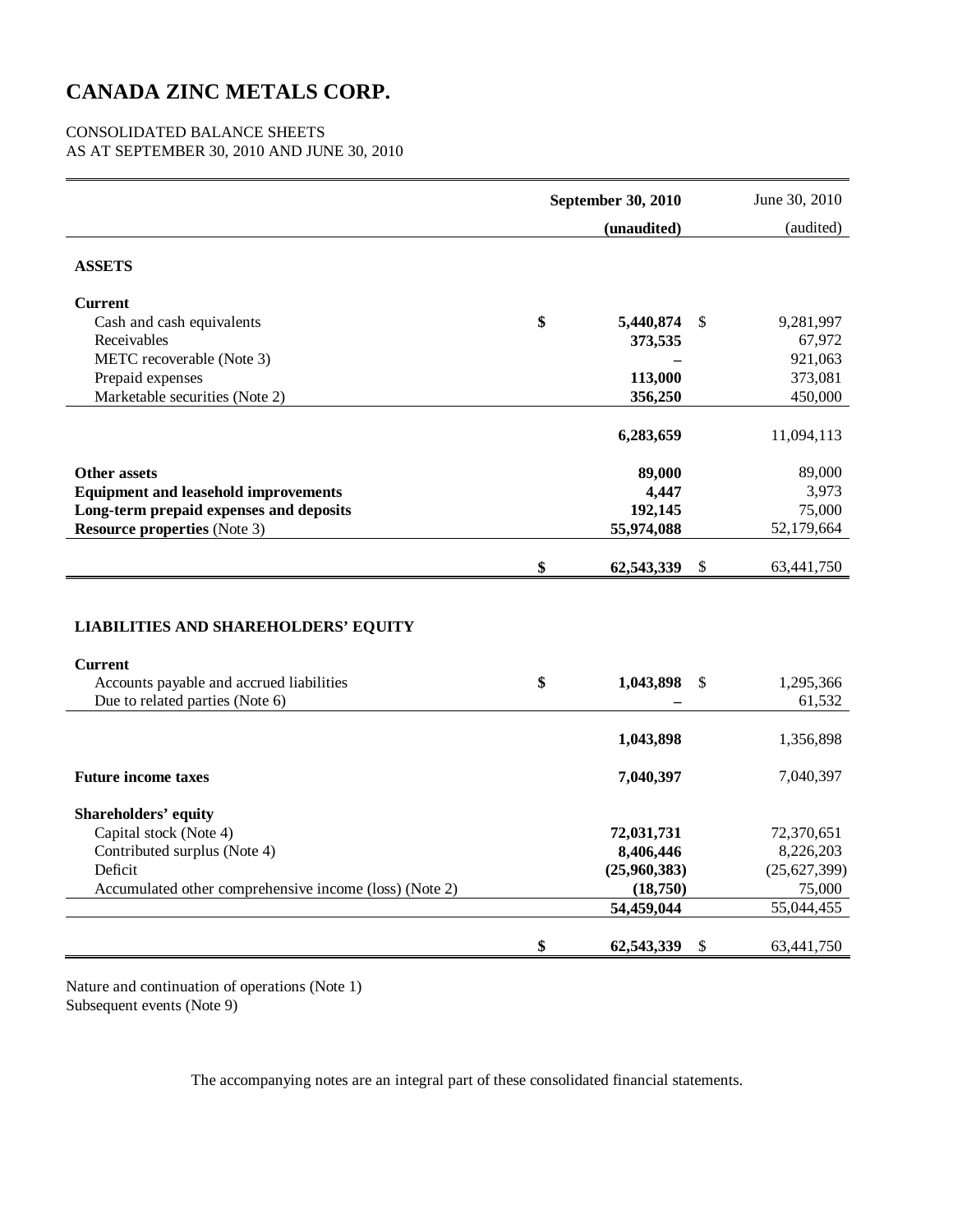#### CONSOLIDATED STATEMENTS OF OPERATIONS AND DEFICIT FOR THE THREE MONTHS ENDED SEPTEMBER 30, 2010 AND 2009 (UNAUDITED – PREPARED BY MANAGEMENT)

|                                                      | 2010               | 2009               |
|------------------------------------------------------|--------------------|--------------------|
| <b>ADMINISTRATION EXPENSES</b>                       |                    |                    |
| Administration                                       | \$<br>15,000       | \$<br>15,000       |
| Amortization                                         | 458                | 650                |
| Consulting                                           | 110,275            | 174,813            |
| Flow through taxes                                   |                    | 7,821              |
| Interest and bank charges                            | 862                | 885                |
| Investor relations                                   | 15,958             |                    |
| Management fees                                      | 37,500             | 37,500             |
| Office and miscellaneous                             | 12,036             | 9,458              |
| Professional fees                                    | 33,000             | 6,511              |
| Regulatory fees                                      | 5,695              | 2,500              |
| Rent                                                 | 15,077             | 13,863             |
| Stock-based compensation                             | 57,561             | 39,436             |
| Transfer agent fees                                  | 1,548              | 1,359              |
| Travel and promotion                                 | 8,717              | 29,258             |
| Wages and benefits                                   | 89,122             | 123,164            |
| Loss before other items                              | (402, 809)         | (462, 218)         |
| <b>OTHER ITEMS</b>                                   |                    |                    |
| Interest and other income                            | 69,825             | 10,862             |
| Loss for the period                                  | (332,984)          | (451, 356)         |
| Deficit, beginning of period                         | (25,627,399)       | (16, 434, 293)     |
| Deficit, end of period                               | \$<br>(25,960,383) | \$<br>(16,885,649) |
| Basic and diluted loss per common share              | \$<br>(0.00)       | \$<br>(0.01)       |
| Weighted average number of common shares outstanding | 101,901,691        | 88,468,914         |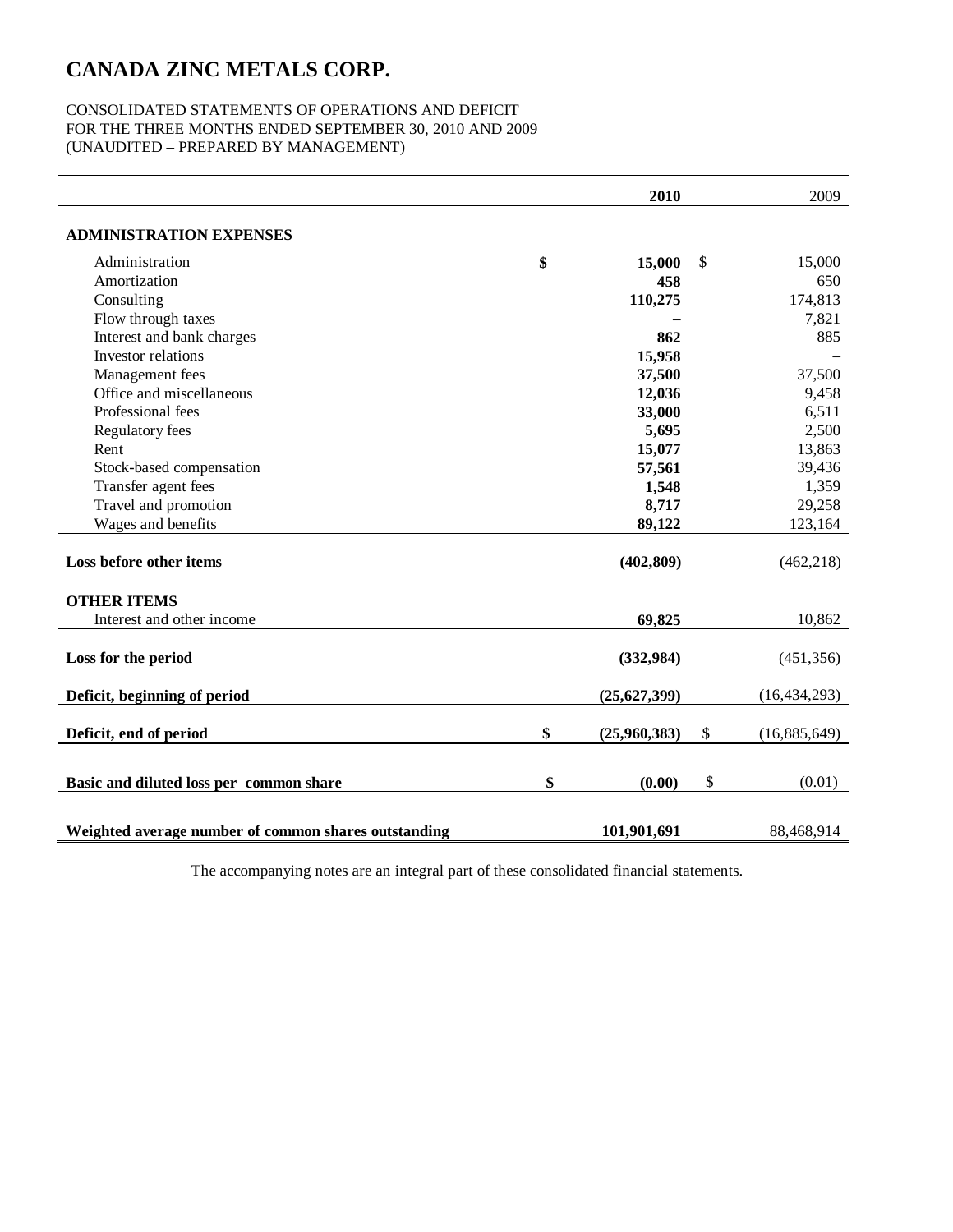#### CONSOLIDATED STATEMENTS OF COMPREHENSIVE LOSS FOR THE THREE MONTHS ENDED SEPTEMBER 30, 2010 AND 2009 (UNAUDITED – PREPARED BY MANAGEMENT)

|                                                                                     |   | 2010       |    | 2009       |
|-------------------------------------------------------------------------------------|---|------------|----|------------|
| Loss for the period before comprehensive loss                                       | S | (332,984)  | -S | (451, 356) |
| Adjustment for the change in fair value of securities during the<br>period (Note 2) |   | (93,750)   |    |            |
| Comprehensive loss for the period                                                   |   | (426, 734) |    | (451,356)  |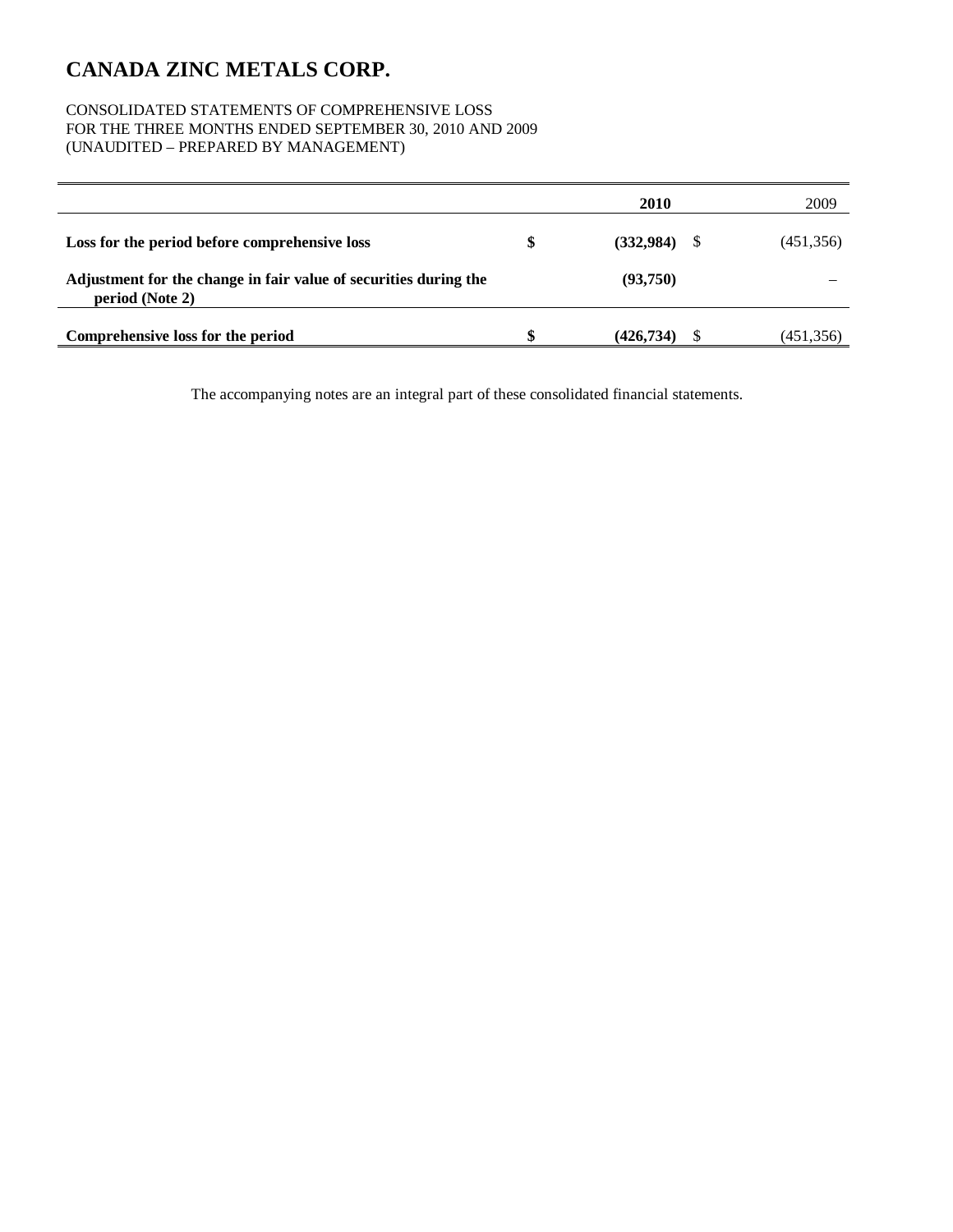#### CONSOLIDATED INTERIM STATEMENTS OF CASH FLOWS FOR THE THREE MONTHS ENDED SEPTEMBER 30, 2010 AND 2009 (UNAUDITED – PREPARED BY MANAGEMENT)

|                                                                 | 2010            | 2009             |
|-----------------------------------------------------------------|-----------------|------------------|
| <b>CASH FLOWS FROM OPERATING ACTIVITIES</b>                     |                 |                  |
| Loss for the period                                             | \$<br>(332,984) | \$<br>(451, 356) |
| Items not affecting cash:                                       |                 |                  |
| Amortization                                                    | 458             | 650              |
| Stock-based compensation                                        | 57,561          | 39,436           |
| Changes in non-cash working capital items:                      |                 |                  |
| Increase in receivables                                         | (305, 563)      | (24, 561)        |
| Decrease in METC recoverable (Note 3)                           | 921,063         |                  |
| (Increase) decrease in prepaid expenses                         | 260,081         | (19, 307)        |
| Increase in long-term prepaid expenses and deposits             | (117, 145)      |                  |
| Decrease in due from related parties                            | (5,228)         | (2,470)          |
| Increase (decrease) in accounts payable and accrued liabilities | (659, 307)      | 918              |
| Cash used in operating activities                               | (181, 064)      | (456, 690)       |
|                                                                 |                 |                  |
| <b>CASH FLOWS FROM INVESTING ACTIVITIES</b>                     |                 |                  |
| Marketable securities costs                                     |                 | (375,000)        |
| Equipment and leasehold improvements                            | (932)           |                  |
| Resource property costs                                         | (3,442,889)     | (895,070)        |
| Cash used in investing activities                               | (3,443,821)     | (1,270,070)      |
| <b>CASH FLOWS FROM FINANCING ACTIVITIES</b>                     |                 |                  |
| Issuance of capital stock, net of issuance costs (Note 4)       | 18,750          |                  |
| Common shares repurchased (Note 4)                              | (234,988)       | (77, 113)        |
| Cash provided by (used in) financing activities                 | (216, 238)      | (77, 113)        |
| Decrease in cash and cash equivalents during the period         | (3,841,123)     | (1,803,873)      |
| Cash and cash equivalents, beginning of period                  | 9,281,997       | 6,389,394        |
| Cash and cash equivalents, end of period                        | \$<br>5,440,874 | \$<br>4,585,521  |
|                                                                 |                 |                  |
| Cash and cash equivalents                                       |                 |                  |
| Cash                                                            | 96,874          | 6,903            |
| Guaranteed Investment Certificates                              | \$<br>5,344,000 | \$<br>4,578,618  |

**Supplemental disclosure with respect to cash flows** (Note 5)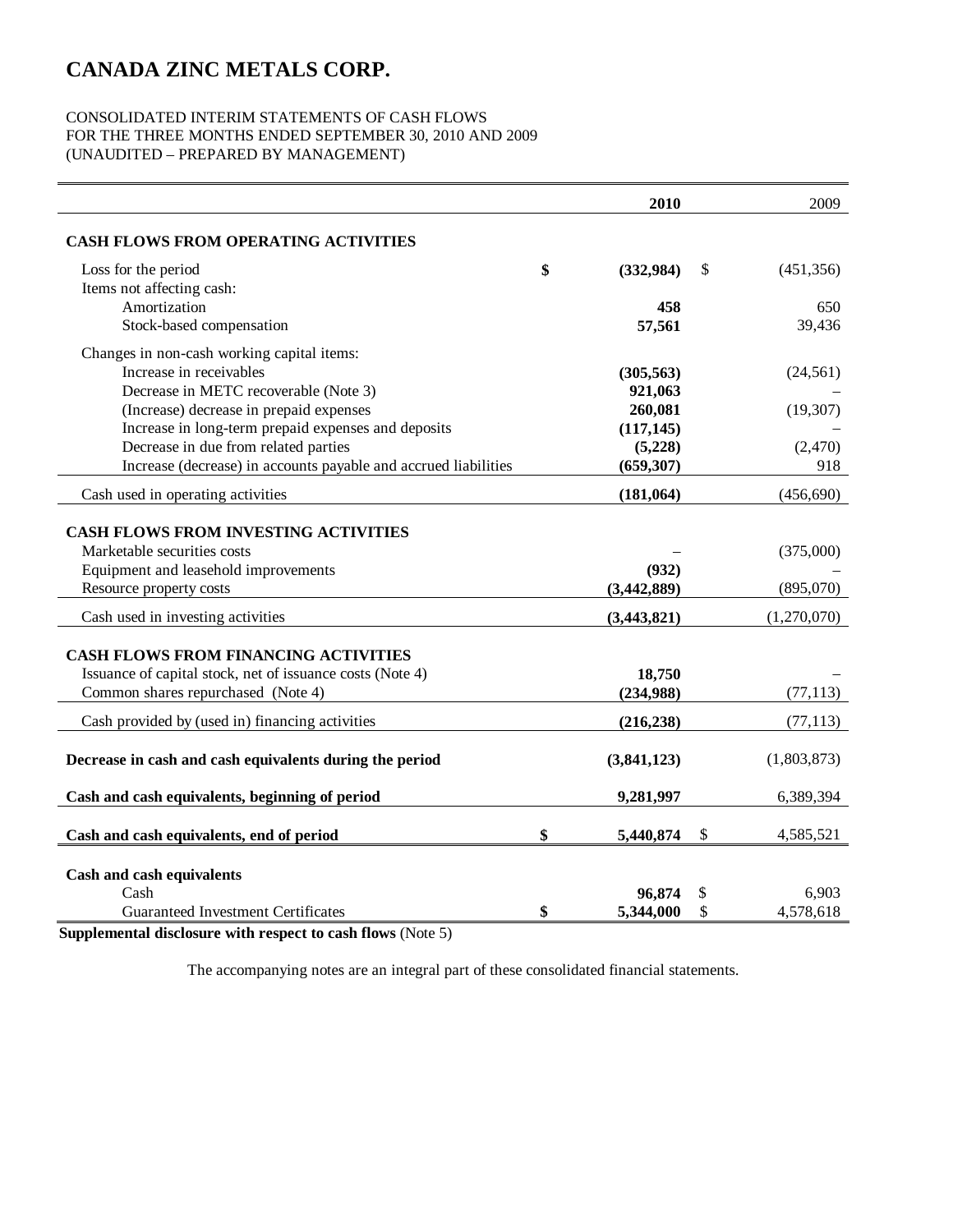#### **1. BASIS OF PRESENTATION**

These interim consolidated financial statements have been prepared using Canadian generally accepted accounting principles (Canadian GAAP). The interim consolidated financial statements include normal recurring adjustments, which in management's opinion, are necessary for a fair presentation of the financial results of the interim period presented.

The disclosures in these statements do not conform in all aspects to the requirements of Canadian GAAP for annual financial statements. These statements follow the same accounting policies and methods of their application as the most recent annual consolidated financial statements. These statements should be read in conjunction with the Company's June 30, 2010 consolidated financial statements and notes thereto.

#### **2. MARKETABLE SECURITIES**

During fiscal 2010, the Company invested \$375,000 by subscribing for 1,875,000 units of TNR Gold Corp. ("TNR") at a price of \$0.20 per unit. The quoted market value of the marketable securities as of June 30, 2010 was \$356,250 (June 30, 2010 – \$450,000). During the period ended September 30, 2010, the Company included unrealized losses on marketable securities of \$93,750 in other accumulated comprehensive income (loss) in the shareholders' equity section of the consolidated balance sheets.

As at September 30, 2010, the marketable securities and accumulated other comprehensive income (loss) are comprised of the following:

|               |                           |               | Accumulated    |
|---------------|---------------------------|---------------|----------------|
|               |                           |               | Other          |
| Number of     |                           | Fair Market   | Comprehensiv   |
| <b>Shares</b> | Cost                      | Value         | e Income       |
|               |                           |               | (Loss)         |
|               |                           |               |                |
| 1,875,000     | 375,000<br>$\mathbb{S}^-$ | 450,000<br>S. | 75,000<br>\$   |
|               |                           |               |                |
|               |                           | (93,750)      | (93,750)       |
| 1,875,000     | 375,000<br>S.             | 356,250<br>S. | (18, 750)<br>S |
|               |                           |               |                |

#### **3. RESOURCE PROPERTIES**

Title to resource properties involves certain inherent risks due to the difficulties of determining the validity of certain claims as well as the potential for problems arising from the frequently ambiguous conveyancing history characteristic of many resource properties. The Company has investigated title to all of its resource properties and, to the best of its knowledge, title to all of its properties are in good standing.

#### **DA Property, Northwest Territories**

The Company holds an 8.2% interest, subject to a 5% gross overriding royalty ("GOR") on diamonds, a 5% net smelter returns ("NSR") royalty on other minerals, and a 10% net profits interest ("NPI"), in certain mineral claims located in the Northwest Territories. Pursuant to an amended and restated Mineral Property Option Agreement, dated August 30, 1998, the Company has the option to reduce the GOR and NSR interests to 2.25% and 2%, respectively, and eliminate entirely the NPI by completing certain share issuances and cash payments to the original property owner within 90 days of a production decision.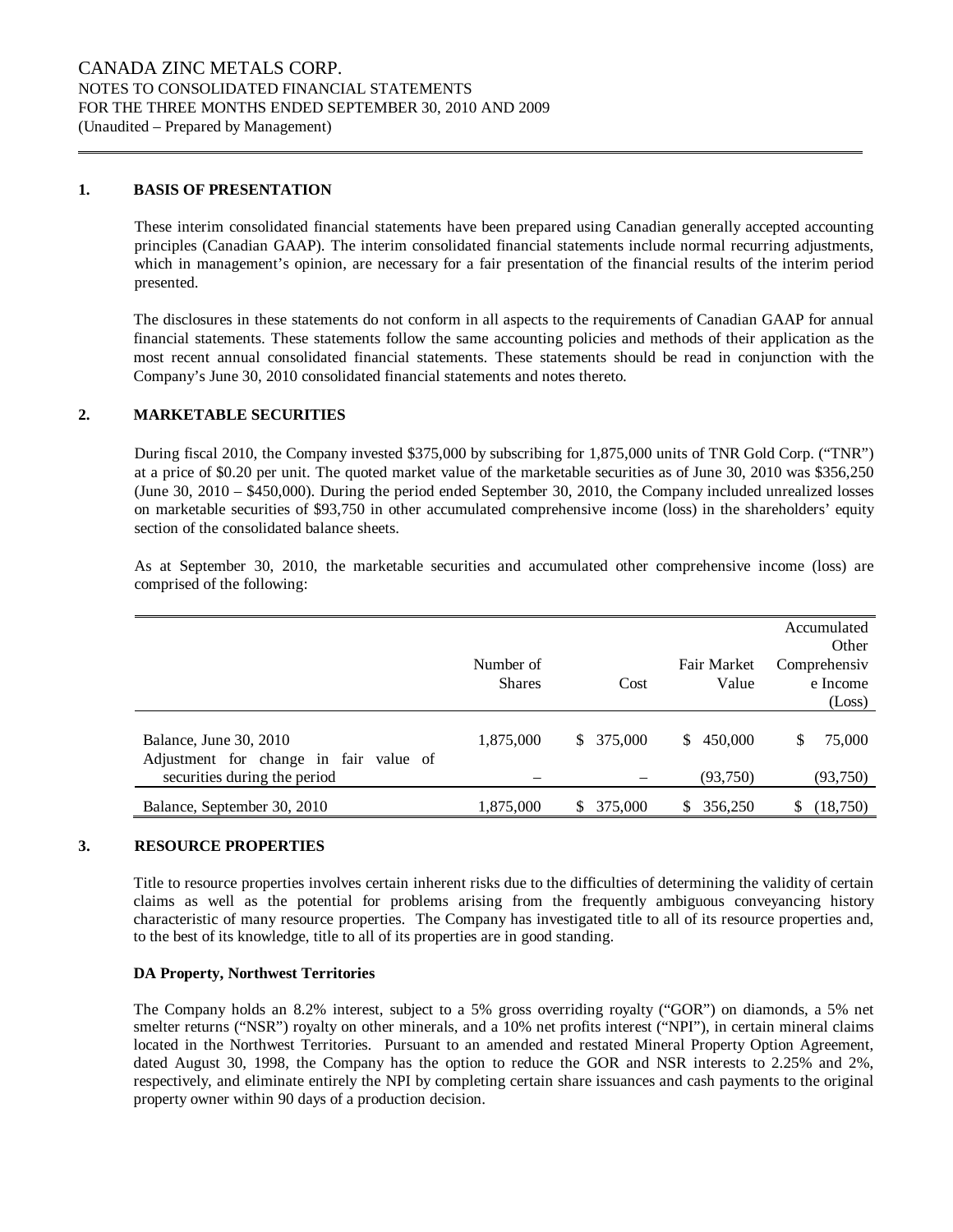#### **3. RESOURCE PROPERTIES (cont'd…)**

#### **Kechika Regional, British Columbia**

#### **Akie Property, British Columbia**

The Company owns a 100% interest in the Akie property, which resulted from Company expenditures and the acquisition of Ecstall Mining Corporation (Note 1).

During fiscal 2007, the Company acquired the following properties pursuant to the acquisition of Ecstall Mining Corporation:

- Kechika South Properties, Omineca Mining Division. The Company owns a 100% interest in two properties,
- Kechika North Properties, Liard Mining Division. The Company owns a 100% interest in three properties of which, certain claims are subject to a 0.5% net smelter royalty.

The following table summarizes resource property expenses by property:

|                                    |                      |    | Kechika         |    |         |               |              |
|------------------------------------|----------------------|----|-----------------|----|---------|---------------|--------------|
|                                    | <b>Akie Property</b> |    | <b>Regional</b> |    | DA      |               | <b>Total</b> |
|                                    |                      |    |                 |    |         |               |              |
| <b>Acquisition Costs:</b>          |                      |    |                 |    |         |               |              |
| Balance, June 30, 2010 and         |                      |    |                 |    |         |               |              |
| September 30, 2010                 | \$<br>24, 175, 329   | -S | 328,432         | S  | 71,535  | <sup>\$</sup> | 24,575,296   |
| <b>Deferred Exploration Costs:</b> |                      |    |                 |    |         |               |              |
| Balance, June 30, 2010             | 26, 281, 810         |    | 1,172,533       |    | 150,025 |               | 27,604,368   |
| Additions:                         |                      |    |                 |    |         |               |              |
| Camp equipment                     | 23,688               |    |                 |    |         |               | 23,688       |
| Camp operating                     | 90,000               |    |                 |    |         |               | 90,000       |
| Geological consulting              | 75,430               |    |                 |    |         |               | 75,430       |
| Drilling                           | 3,601,617            |    |                 |    |         |               | 3,601,617    |
| Environmental studies              | 3,689                |    |                 |    |         |               | 3,689        |
| Balance, September 30, 2010        | 30,076,234           |    | 1,172,533       |    | 150,025 |               | 31,398,792   |
|                                    |                      |    |                 |    |         |               |              |
| September 30, 2010                 | \$<br>54,251,563     | S  | 1,500,965       | \$ | 221,560 | S             | 55,974,088   |

The Company has applied for the 20% British Columbia Mining Exploration Tax Credit ("METC") and the enhanced tax credit of an additional 10% for Mountain Pine Beetle affected areas, on qualified mining exploration costs incurred by the Company in fiscal 2009. The METC application for \$1,688,438 has not been recorded by the Company pending receipt of the Notice of Assessment from the Canada Revenue Agency.

During the period ended September 30, 2010, the Company received a refund of \$921,063 of METC for its fiscal 2008 application.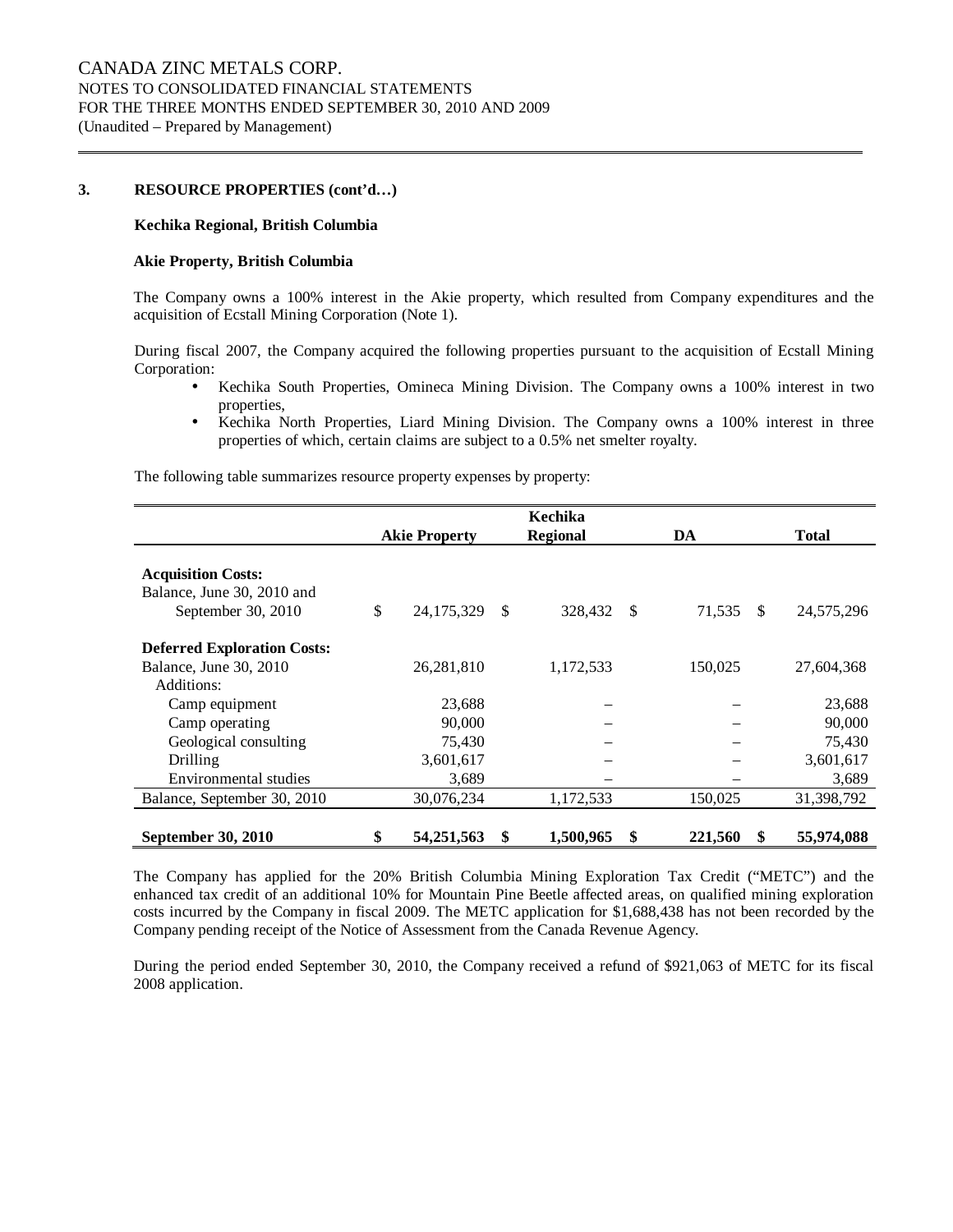#### **4. CAPITAL STOCK AND CONTRIBUTED SURPLUS**

#### **(a ) Authorized and issued**

|                                             | Number of     |                   | Contributed  |
|---------------------------------------------|---------------|-------------------|--------------|
|                                             | <b>Shares</b> | Amount            | Surplus      |
| Authorized                                  |               |                   |              |
| Unlimited common shares without par value   |               |                   |              |
|                                             |               |                   |              |
| Balance, June 30, 2010                      | 102,711,414   | 72,794,784<br>\$. | \$ 8,042,623 |
| Exercise of options (i)                     | 75,000        | 30,603            | (11, 853)    |
| Stock- based compensation                   |               |                   | 57,561       |
| Balance, September 30, 2010                 | 102,786,414   | 72,825,387        | 8,088,331    |
| Repurchase of capital stock – NCIB:         |               |                   |              |
| NCIB purchases, June 30, 2010               | (590,000)     | (424, 133)        | 183,580      |
| NCIB purchases made during the period (iii) | (521, 500)    | (369, 523)        | 134,535      |
| Balance, September 30, 2010                 | (1,111,500)   | (793,656)         | 318,115      |
| <b>Balance, September 30, 2010</b>          | 101,674,914   | 72,031,731<br>\$  | \$8,406,446  |

During the period ended September 30, 2010:

- i. 75,000 stock options were exercised at a price of \$0.25 per share and 75,000 common shares were issued for total proceeds of \$18,750. In addition, a reallocation of \$11,853 from contributed surplus to share capital was recorded on the exercise of these options.
- ii. the Company received TSX Venture Exchange ("TSXV") approval to extend a normal course issuer bid ("NCIB") to purchase at market price up to 5,135,570 common shares, being approximately 5% of the Company's issued and outstanding common shares through the facilities of the TSXV. The new bid commenced on August 1, 2010 and will stay open for 12 months.
- iii. the Company repurchased 521,500 shares of its common shares for a total consideration of \$234,988 at a weighted average price of \$0.45 per share under the NCIB, of which \$369,523 was recorded as a reduction to capital stock for the assigned value of the shares, and \$134,535 was allocated to contributed surplus. 1,029,000 common shares were returned to the Company's treasury for cancellation.

The total NCIB purchases are summarized as follows:

|                  | August 1, 2009 to July<br>31, 2010 | August 1, 2010 to<br>September 30, 2010 | <b>Total NCIB</b><br>purchases |
|------------------|------------------------------------|-----------------------------------------|--------------------------------|
| Number of shares | 744,000                            | 367,500                                 | 1,111,500                      |
| Purchase price   | 311.501                            | 164,040                                 | 475.541                        |

The purchases are made in accordance with the policies and rules of the TSXV. The Company will pay the market price of the common shares at the time of acquisition and will not purchase more than 2% of the total issued and outstanding common shares within any 30 day period.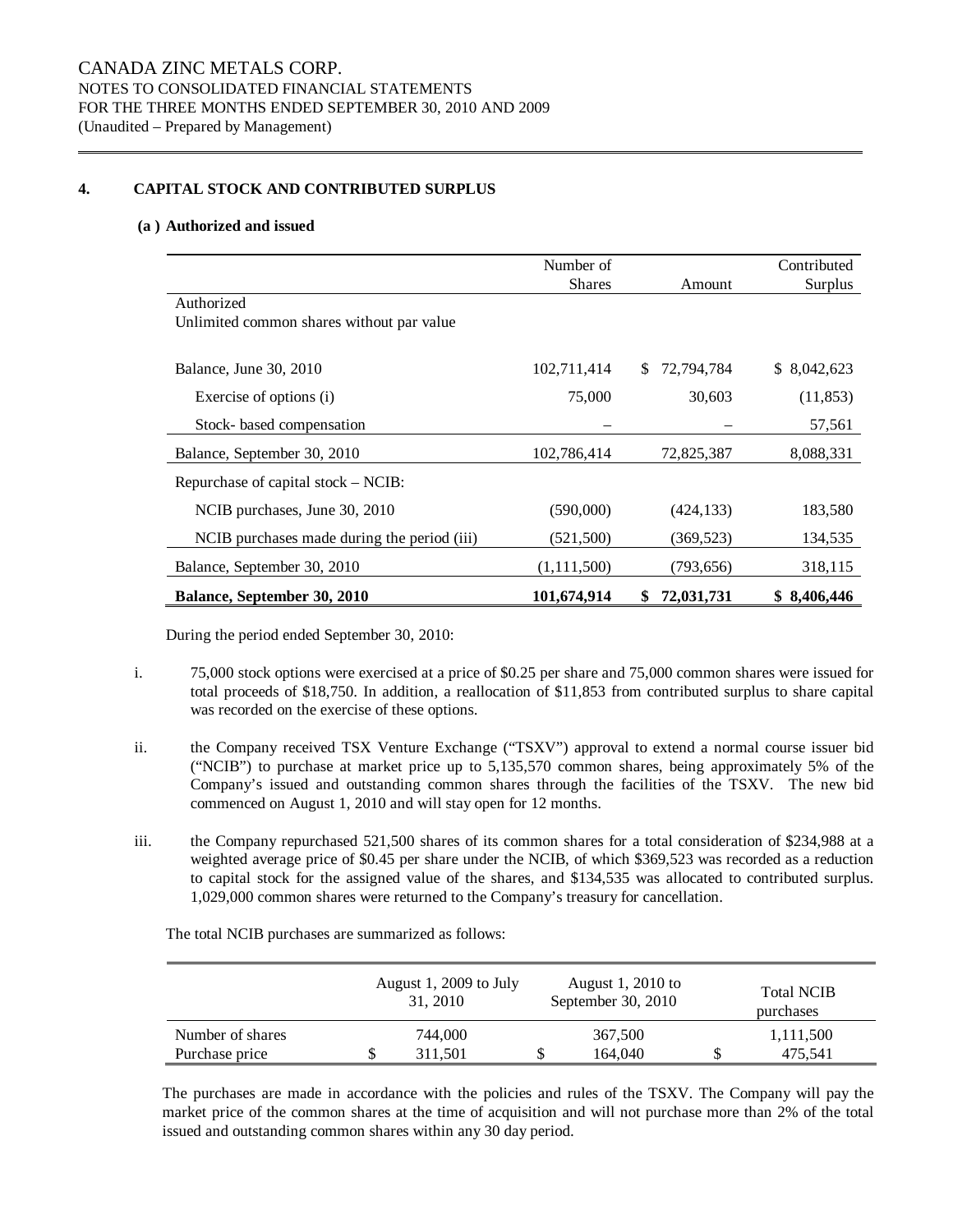#### **4. CAPITAL STOCK AND CONTRIBUTED SURPLUS (cont'd…)**

#### **(b ) Stock options**

The Company has adopted a 20% fixed stock option plan whereby the Company has reserved 20,557,283 common shares under the amended plan. The term of any options granted under the plan is fixed by the Board of Directors and may not exceed ten years from date of grant.

The number of options granted to a consultant in a 12 month period must not exceed 2% of the issued shares of the Issuer from the date of grant. Options issued to consultants performing investor relations activities must vest in stages over 12 months with no more than 1/4 of the options vesting in any three month period. Stock options granted to directors, officers and employees of the Company vest immediately.

Stock option transactions and the number of stock options outstanding are summarized as follows:

|                                 | Number of<br><b>Options</b> | Weighted Average<br><b>Exercise Price</b> |  |
|---------------------------------|-----------------------------|-------------------------------------------|--|
|                                 |                             |                                           |  |
| Balance, June 30, 2010          | 7,225,500                   | 0.47                                      |  |
| Exercised                       | (75,000)                    | 0.25                                      |  |
| Balance, September 30, 2010     | 7,150,500                   | 0.47                                      |  |
| Exercisable, September 30, 2010 | 6,333,000                   | 0.47                                      |  |

Stock options outstanding and exercisable at September 30, 2010 are summarized as follows:

| Number of Options | <b>Exercise Price</b> | <b>Expiry Date</b> | Exercisable |
|-------------------|-----------------------|--------------------|-------------|
|                   |                       |                    |             |
| 100,000           | \$0.64                | October 13, 2010   | 100,000     |
| 10,000            | \$0.81                | January 9, 2011    | 10,000      |
| 155,000           | \$0.70                | November 14, 2016  | 155,000     |
| 22,500            | \$0.25                | November 14, 2011  | 22,500      |
| 175,000           | \$0.25                | April 10, 2012     | 175,000     |
| 50,000            | \$0.25                | July 3, 2012       | 50,000      |
| 50,000            | \$1.15                | July 3, 2012       | 50,000      |
| 70,000            | \$1.30                | November 28, 2012  | 70,000      |
| 420,000           | \$1.05                | February 11, 2018  | 420,000     |
| 318,000           | \$0.25                | February 11, 2018  | 318,000     |
| 150,000           | \$0.25                | April 1, 2013      | 150,000     |
| 75,000            | \$1.05                | April 29, 2013     | 75,000      |
| 200,000           | \$0.25                | October 21, 2013   | 200,000     |
| 1,475,000         | \$0.25                | October 31, 2018   | 1,475,000   |
| 700,000           | \$0.40                | September 22, 2014 | 350,000     |
| 500,000           | \$0.40                | October 9, 2019    | 500,000     |
| 860,000           | \$0.41                | October 13, 2016   | 680,000     |
| 100,000           | \$0.50                | November 16, 2012  | 100,000     |
| 100,000           | \$0.70                | November 16, 2012  | 100,000     |
| 1,320,000         | \$0.63                | January 15, 2020   | 1,295,000   |
| 300,000           | \$0.50                | May 15, 2015       | 37,500      |
| 7,150,500         |                       |                    | 6,333,000   |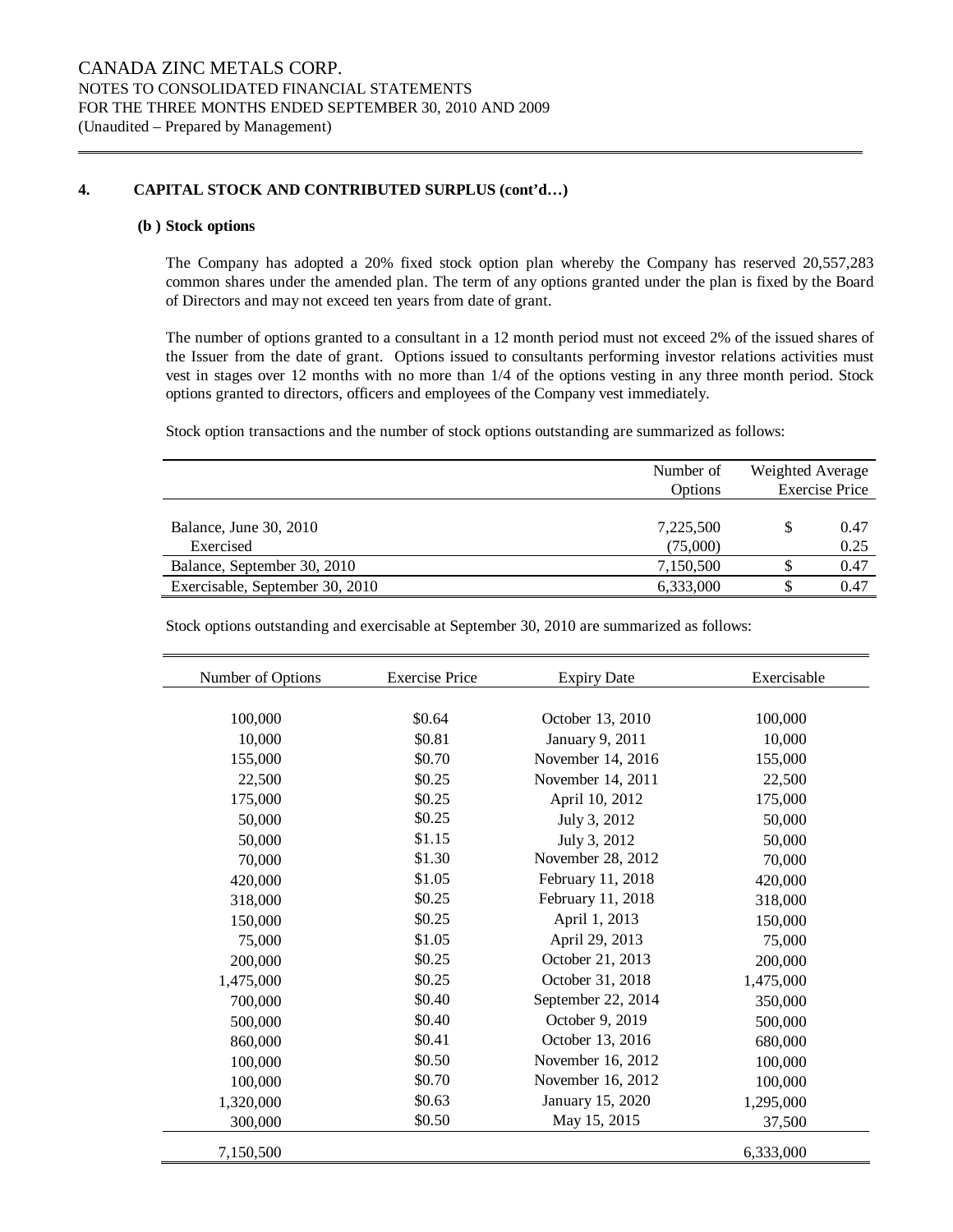#### **4. CAPITAL STOCK AND CONTRIBUTED SURPLUS (cont'd)**

#### **(b) Stock options (cont'd…)**

During the period ended September 30, 2010, under the fair value based method, a total of \$57,561 (2009 – \$39,436) in stock-based compensation expense was recorded in the statements of loss and deficit for vested stock options granted to directors, officers, employees and consultants of the Company.

The fair value of stock options used to calculate compensation expense has been estimated using the Black-Scholes option pricing model with the following weighted average assumptions:

| September 30,            | 2010      | 2009       |
|--------------------------|-----------|------------|
|                          |           |            |
| Risk free interest rate  | 1.76%     | 2.76%      |
| Expected dividend yield  | 0%        | 0%         |
| Stock price volatility   | 85%       | 111%       |
| Expected life of options | 5.5 years | 4.44 years |

The weighted average fair value of options granted during the period ended September 30, 2010 was \$0.32  $(2009 - $0.46)$  per share.

#### **(c ) Warrants**

As at September 30, 2010, the Company had outstanding share purchase warrants, enabling holders to acquire common shares as follows:

| Number of Warrants | Exercise Price | <b>Expiry Date</b> |
|--------------------|----------------|--------------------|
| 2.500,000          | \$0.80         | December 7, 2011   |

Warrant transactions and the number of warrants outstanding and exercisable are as follows:

|                                               | Number of | Weighted Average |      |  |
|-----------------------------------------------|-----------|------------------|------|--|
|                                               | Warrants  | Exercise Price   |      |  |
|                                               |           |                  |      |  |
| Balance, June 30, 2010 and September 30, 2010 | 2,500,000 |                  | 0.80 |  |

#### **5. SUPPLEMENTAL DISCLOSURE WITH RESPECT TO CASH FLOWS**

| September 30                               | 2010    | 2009                     |  |
|--------------------------------------------|---------|--------------------------|--|
| Cash paid during the period for interest   | 54.689  | $\overline{\phantom{0}}$ |  |
| Cash paid during the period for income tax | 579.871 | -                        |  |

During fiscal 2009, the Company issued 7,863,778 flow-through common shares for gross proceeds of \$7,077,400. The flow-through agreements require the Company to renounce certain deductions for Canadian exploration expenditures incurred on the Company's resource properties. The Company was unable to incur exploration expenditures between the September 2008 flow through share issuance and December 31, 2009 to the extent it originally anticipated.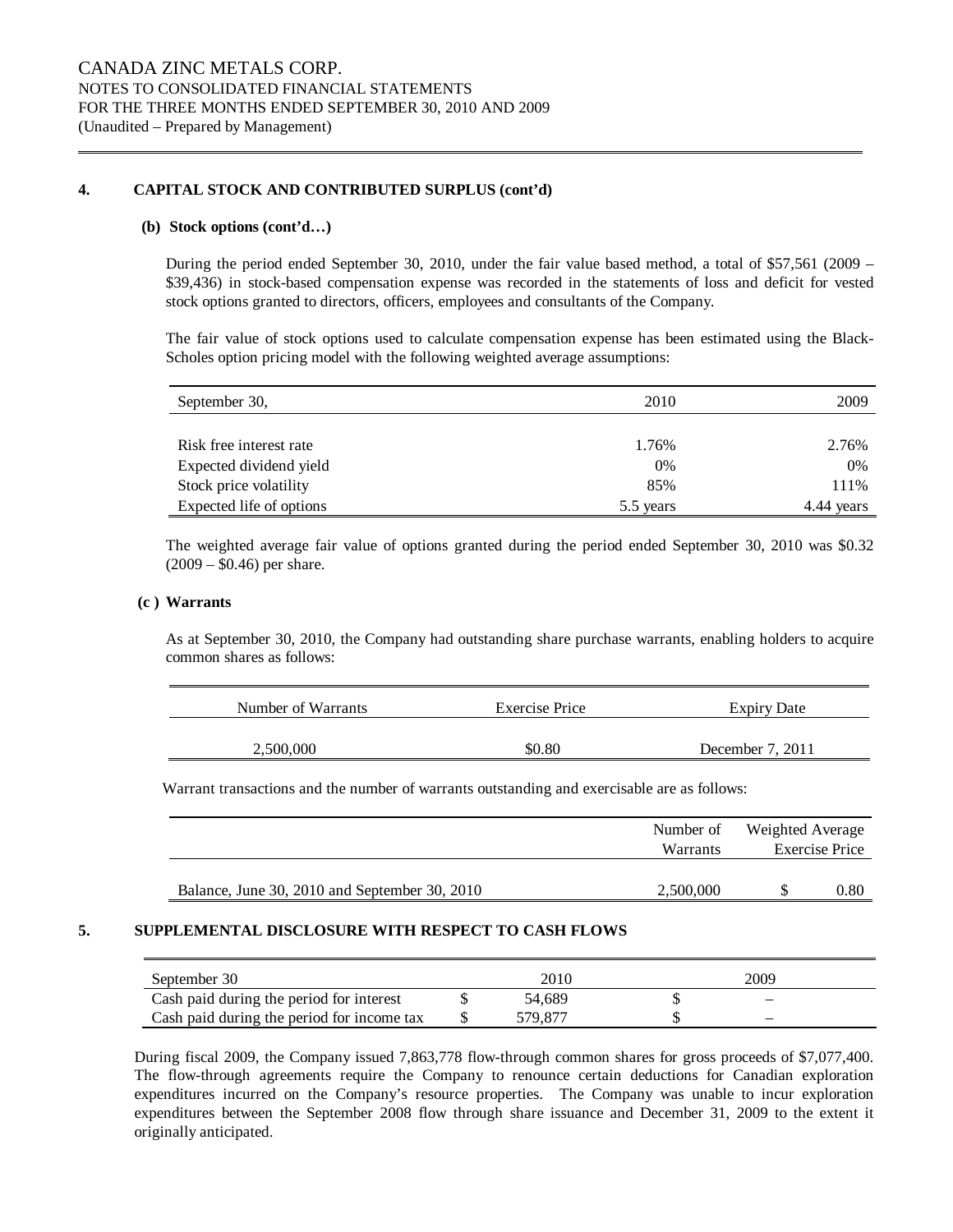#### **5. SUPPLEMENTAL DISCLOSURE WITH RESPECT TO CASH FLOWS (cont'd)**

During the period ended September 30, 2010, the Company filed the amendments to eligible Canadian exploration expenditures previously renounced to the flow-through shareholders that subscribed for the Company's common shares in fiscal 2009. As a result of the expenditure shortfall and the amendment of the previous renunciations of explorations expenditures, the Company paid \$579,877 in part XII.6 tax for 2009 and an additional \$54,689 in interest.

As at September 30, 2010, the Company fully spent the required amount of the flow through funds on eligible exploration expenditures, which will be renounced to the flow-through shareholders for the 2010 calendar year.

Significant non-cash transactions for the period ended September 30, 2010 included:

- (a ) resource property expenditures of \$854,534 (June 30, 2010 -\$450,222) in accounts payable.
- (b ) resource property expenditures of \$Nil (June 30, 2010 -\$56,304) in due to related parties.
- (c) an allocation of stock-based compensation expense of \$11,853 (2009 \$Nil) to contributed surplus (Note  $4(a)(i)$ ) upon the exercise of 75,000 stock options.
- (d ) unrealized loss of \$93,750 (2009 \$Nil) in marketable securities, which was allocated to accumulated other comprehensive income (Note 2).

Significant non-cash transactions for the period ended September 30, 2009 included in accounts payable is \$141,657 (June 30, 2009 - \$76,249) in resource property expenditures.

#### **6. TRANSACTIONS WITH RELATED PARTIES**

During the period ended September 30, 2010:

- (a ) the Company paid or accrued \$37,500 (2009 \$37,500) for management fees and \$15,000 (2009 \$15,000) for administrative fees to a company partially controlled by a director and an officer of the Company.
- (b ) the Company paid or accrued \$Nil (2009 \$24,000) for consulting and geological services fees, included in resource properties, to a company controlled by a former director of the Company.
- (c ) the Company paid \$54,600, that was due to a company controlled by a former director of the Company at June 30, 2010.
- (d ) the Company paid \$6,932 that was due for reimbursement of business expenses to directors and officers of the Company at June 30, 2010.

These transactions were in the normal course of operations and were measured at the exchange amount, which is the amount of consideration established and agreed to by the related parties.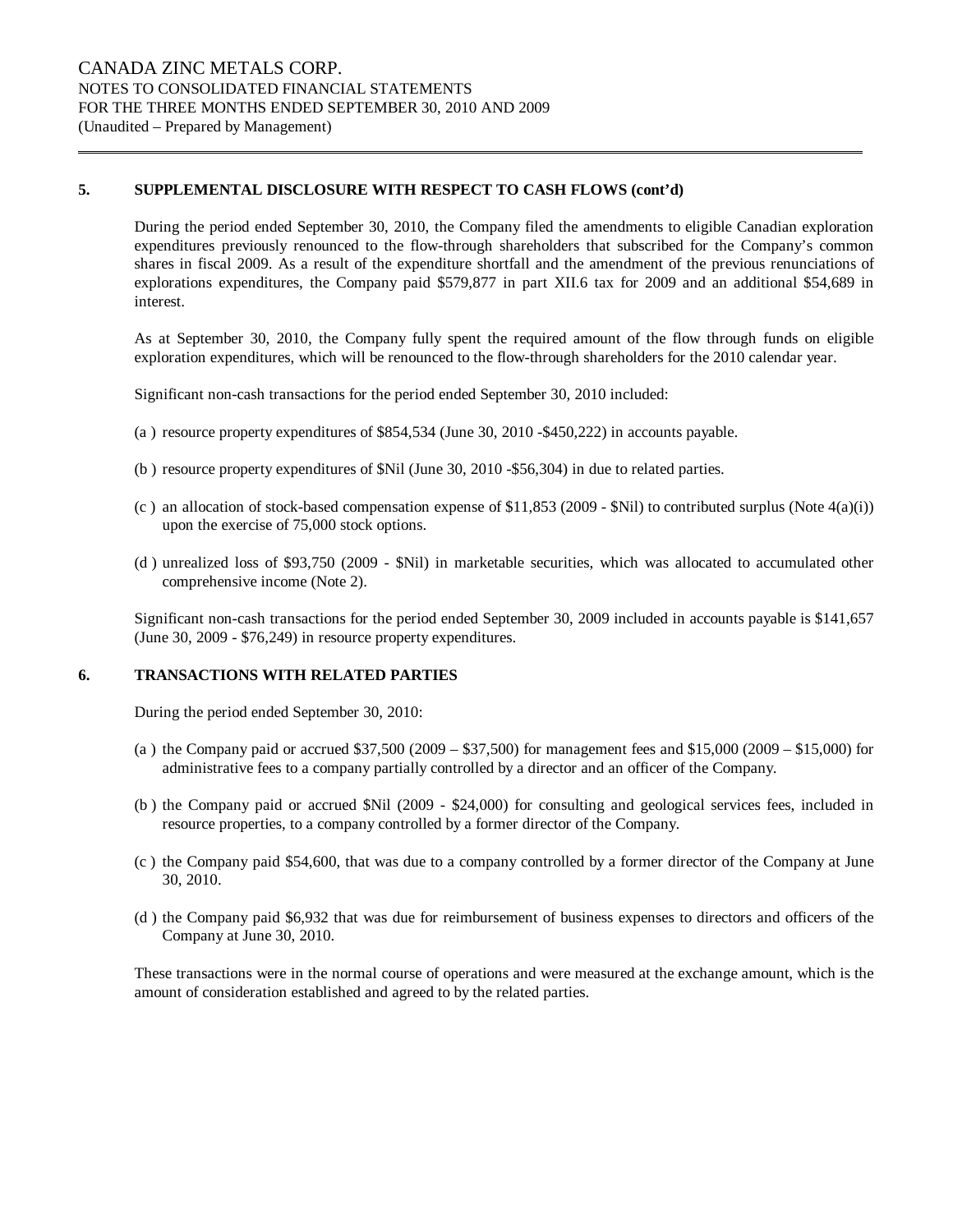#### **7. CAPITAL DISCLOSURE**

The Company's objective is to manage its capital to ensure that there are adequate capital resources to safeguard the Company's ability to continue as a going concern through the optimization of its capital structure. The capital structure consists of shareholders' equity and working capital.

In order to achieve this objective, the Company makes adjustments to it in light of changes in economic conditions and risk characteristics of the underlying assets. To maintain or adjust capital structure, the Company may invest its excess cash in interest bearing accounts of Canadian chartered banks and/or raise additional funds externally as needed. The Company has no significant debt and is not subject to externally imposed capital requirements. There were no changes to the Company's capital management structure during the period ended September 30, 2010.

#### **8. FINANCIAL INSTRUMENTS**

Financial Risk Management

The Company is exposed in varying degrees to a variety of financial instrument related risks.

#### *Credit Risk*

Credit risk is the risk that one party to a financial instrument will fail to discharge an obligation and cause the other party to incur a financial loss. The Company's primary exposure to credit risk is on its bank accounts and short-term investments, whose balances at September 30, 2010 were \$96,874 and \$5,344,000 respectively. Bank accounts are held with a major bank in Canada. As all of the Company's cash is held by a Canadian bank and all the cash equivalents are also held by the same Canadian bank, there is a concentration of credit risk with one bank in Canada. This risk is managed by using a major bank that is a high credit quality financial institution as determined by rating agencies. The Company's secondary exposure to credit risk is on its receivables. This risk is minimal as receivables consist primarily of refundable government sales taxes.

#### *Currency Risk*

The Company operates in Canada and is therefore not exposed to significant foreign exchange risk arising from transactions denominated in a foreign currency.

#### *Interest Rate Risk*

The Company is exposed to interest rate risk as its bank accounts and guaranteed investment certificates ("GIC") earn interest income at variable rates. As at September 30, 2010, the Company had one GIC of \$4,735,000 earning a variable rate of approximately 1.15% and another GIC of \$609,000 earning a fixed rate of 0.85 %.

#### *Liquidity Risk*

Liquidity risk arises through the excess of financial obligations over available financial assets due at any point in time. The Company's objective in managing liquidity risk is to maintain sufficient readily available reserves in order to meet its liquidity requirements at any point in time. The Company achieves this by maintaining sufficient cash and cash equivalents. As at September 30, 2010, the Company was holding cash of \$96,874 and guaranteed investment certificates of \$5,344,000 to settle current liabilities of \$1,043,898. Management believes it has sufficient funds to meet its current obligations as they become due. In addition, subsequent to the period ended September 30, 2010, the Company completed a non-brokered private placement and received gross proceeds of \$18,000,000 (Note 9(d)).